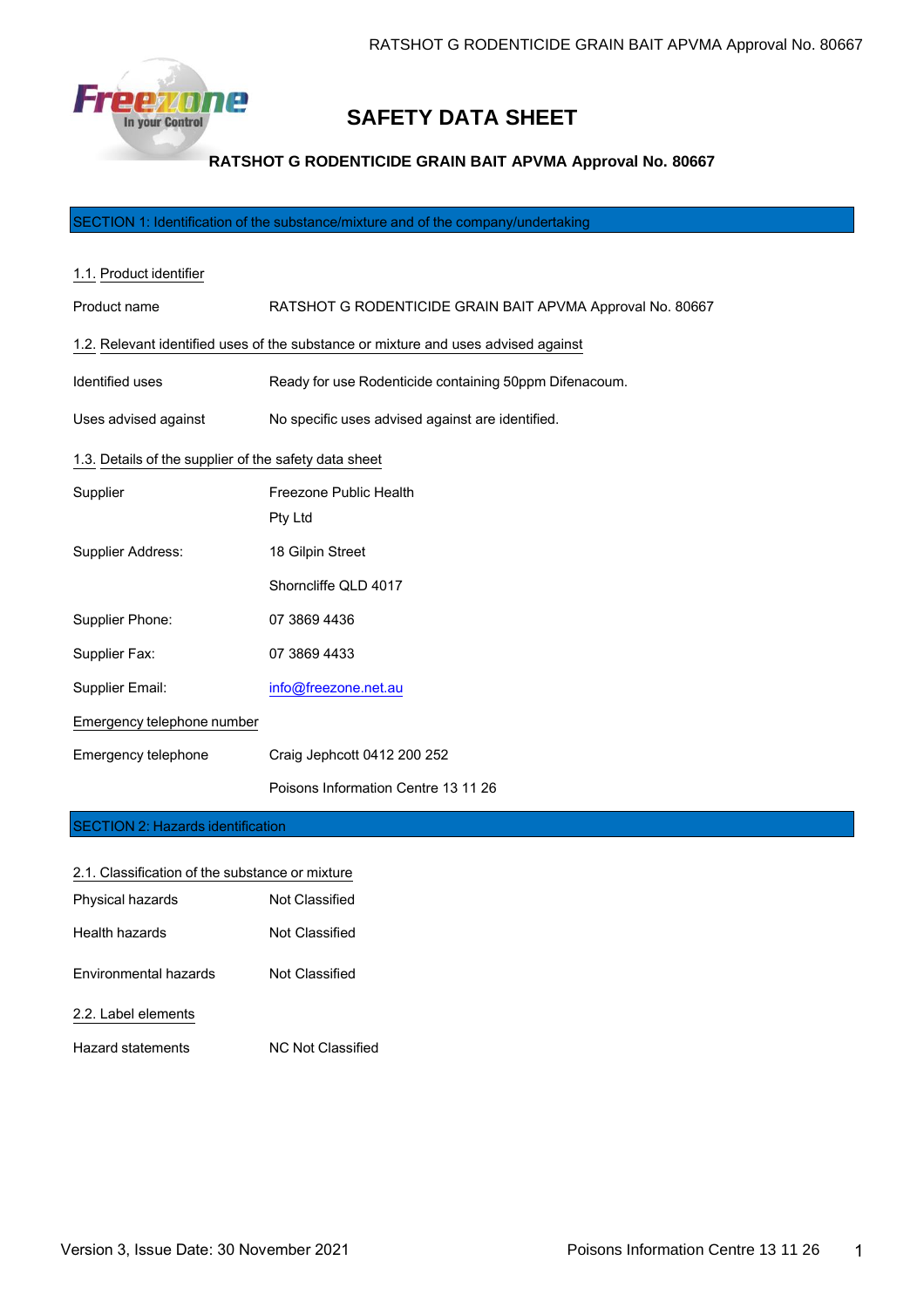# Precautionary

| statements | P102 Keep out of reach of children.                                             |
|------------|---------------------------------------------------------------------------------|
|            | P103 Read label before use.                                                     |
|            | P220 Keep / Store away from foodstuffs, beverages and animal feeding stuffs.    |
|            | P262 Do not get on skin.                                                        |
|            | P270 Do not eat, drink or smoke when using this product.                        |
|            | P273 Avoid release to the environment.                                          |
|            | P280 Wear protective gloves [Professional users].                               |
|            | P301 + P310 IF SWALLOWED: Immediately call a POISON CENTER or doctor/physician. |
|            | P404 Store in a closed container.                                               |
|            | P405 Store locked up.                                                           |
|            | P501 Dispose of contents/container in accordance with local regulations.        |
|            |                                                                                 |

## 2.3. Other hazards

This product does not contain any substances classified as PBT or vPvB.

# SECTION 3: Composition/information on ingredients

# 3.2. Mixtures

 $\sqrt{2}$ 

| 1,2-BENZISOTHIAZOLIN-3-ONE |                      | 0.02% |
|----------------------------|----------------------|-------|
| CAS number: 2634-33-5      |                      |       |
|                            | EC number: 220-120-9 |       |
|                            |                      |       |
| Classification             |                      |       |
| Skin Irrit. 2 - H315       |                      |       |
| Eye Dam. 1 - H318          |                      |       |
| Skin Sens. 1 - H317        |                      |       |
| Aquatic Chronic 2 - H411   |                      |       |
|                            |                      |       |
|                            |                      |       |
|                            |                      |       |
|                            |                      |       |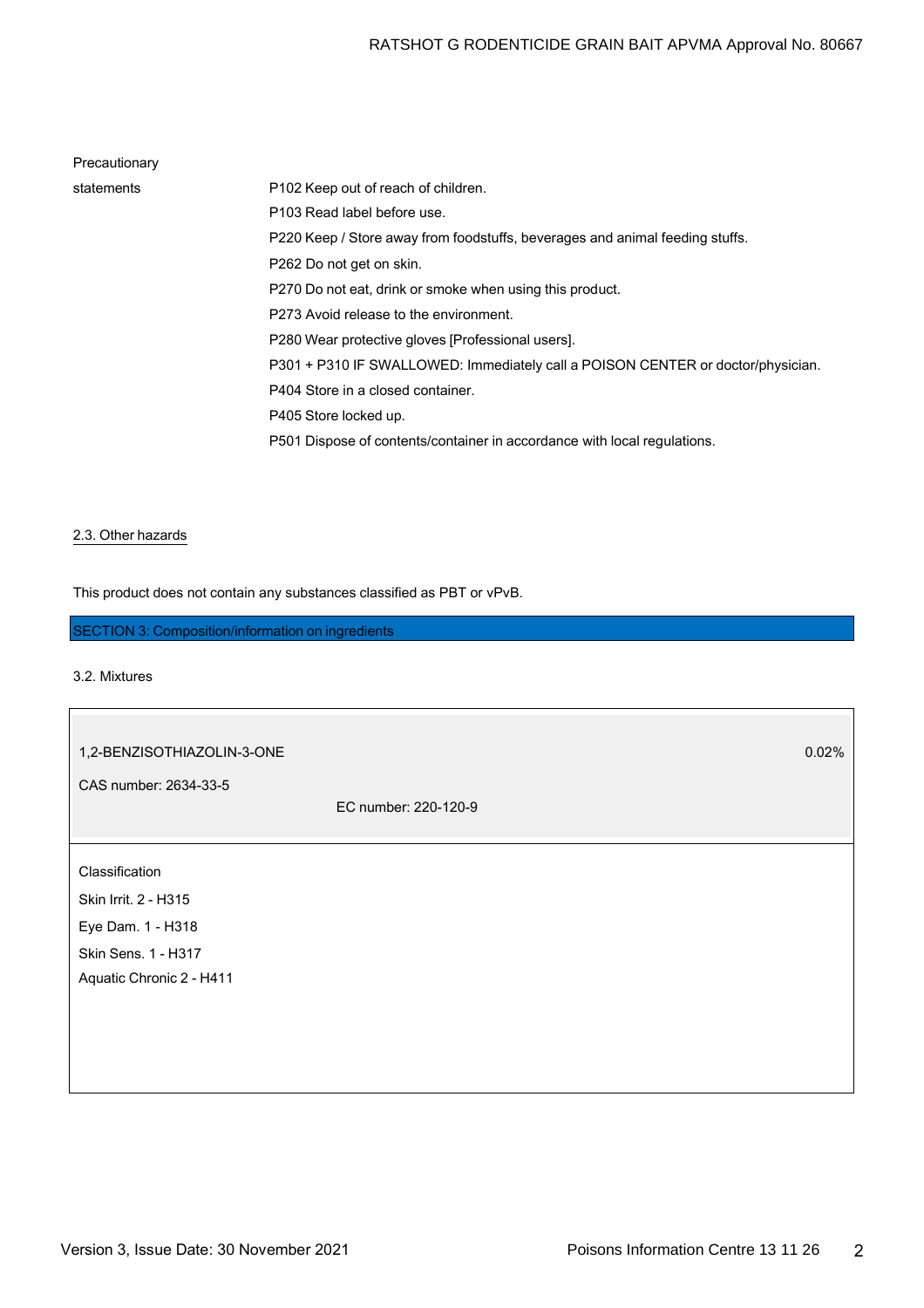| 2,2'-Iminodiethanol      |                          | $< 0.1\%$ |
|--------------------------|--------------------------|-----------|
| CAS number: 111-42-2     | EC number: 203-868-0     |           |
| Classification           |                          |           |
| Acute Tox. 4 - H302      |                          |           |
| Skin Irrit. 2 - H315     |                          |           |
| Eye Dam. 1 - H318        |                          |           |
| STOT RE 2 - H373         |                          |           |
|                          |                          |           |
| DIFENACOUM (RoW)         |                          | 0.005%    |
| CAS number: 56073-07-5   | EC number: 259-978-4     |           |
| M factor (Acute) = $1$   | M factor (Chronic) = $1$ |           |
| Classification           |                          |           |
| Acute Tox. 1 - H300      |                          |           |
| Acute Tox. 1 - H310      |                          |           |
| Acute Tox. 1 - H330      |                          |           |
| STOT RE 1 - H372         |                          |           |
| Aquatic Acute 1 - H400   |                          |           |
| Aquatic Chronic 1 - H410 |                          |           |
|                          |                          |           |
|                          |                          |           |
| Denatonium Benzoate      |                          | 0.001%    |
| CAS number: 3734-33-6    | EC number: 223-095-2     |           |
| Classification           |                          |           |
| Acute Tox. 4 - H332      |                          |           |
| Skin Irrit. 2 - H315     |                          |           |
| Eye Dam. 1 - H318        |                          |           |
| Aquatic Chronic 3 - H412 |                          |           |

The full text for all hazard statements is displayed in Section 16.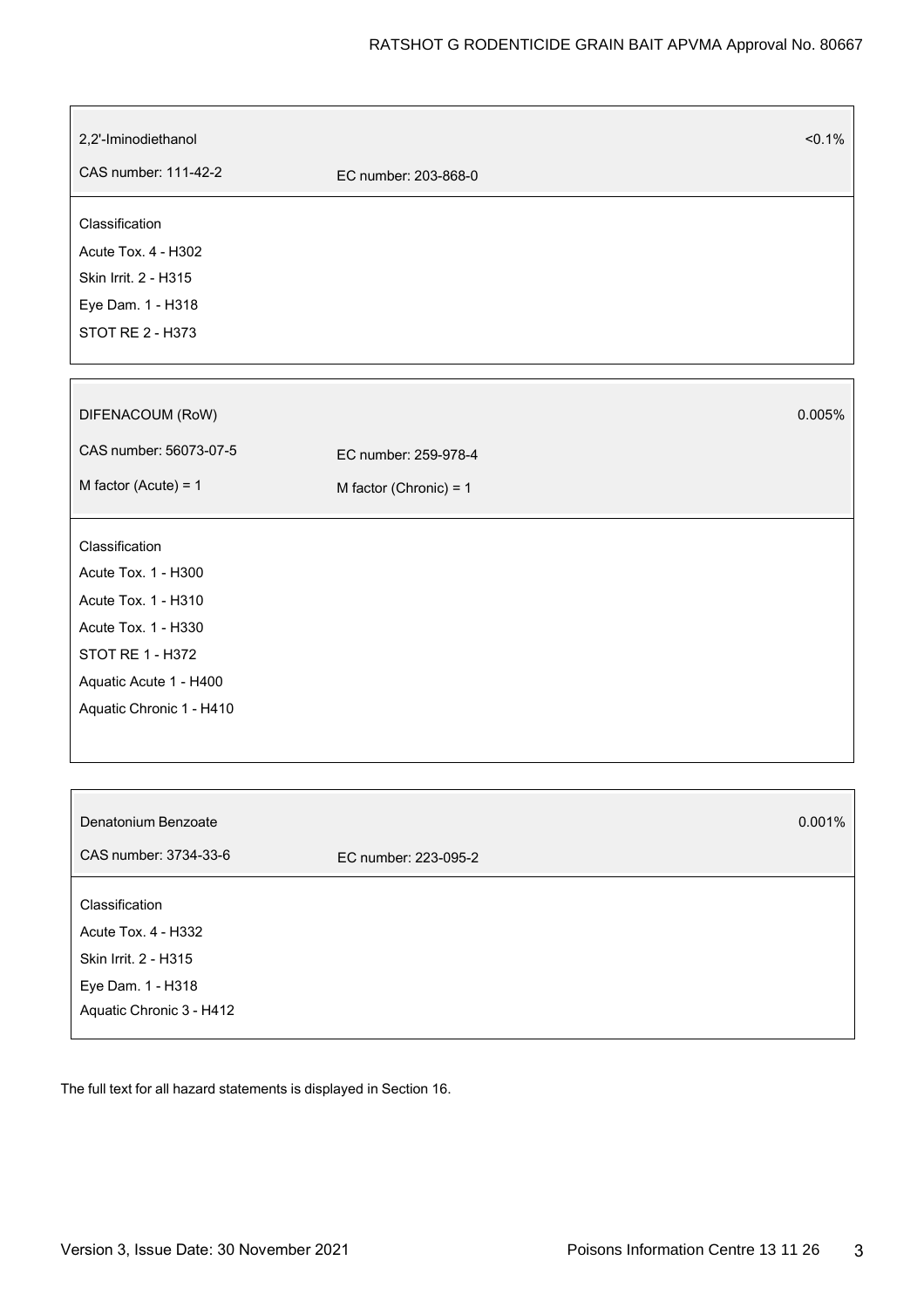## SECTION 4: First aid measures

## 4.1. Description of first aid measures

| General information        | In case of accident or if you feel unwell, seek medical advice immediately (show the label<br>where possible). Advice for Medical Doctors: Difenacoum is an indirect anti-coagulant.<br>Phytomenadione, Vitamin K, is antidotal. Determin prothrombin time not less than 18 hours<br>after consumption. If elevated, administer Vitamin K1 until prothrombin time normalises.<br>Continue determination of prothrombin time for two weeks after withdrawal of antidote and<br>resume treatment if elevation occurs in that time. |
|----------------------------|----------------------------------------------------------------------------------------------------------------------------------------------------------------------------------------------------------------------------------------------------------------------------------------------------------------------------------------------------------------------------------------------------------------------------------------------------------------------------------------------------------------------------------|
| Inhalation                 | Unlikely to present an inhalation hazard unless excessive dust is present. Move to fresh air.<br>Obtain medical advice immediately. Move affected person to fresh air and keep warm and at<br>rest in a position comfortable for breathing. Loosen tight clothing such as collar, tie or belt. Get<br>medical attention if symptoms are severe or persist.                                                                                                                                                                       |
| Ingestion                  | Rinse mouth thoroughly with water. Do not induce vomiting. Get medical attention<br>immediately.                                                                                                                                                                                                                                                                                                                                                                                                                                 |
| Skin contact               | May cause irritation to susceptible persons. Immediately take off all contaminated clothing.<br>Wash immediately with plenty of soap and water and seek medical advice                                                                                                                                                                                                                                                                                                                                                           |
| Eye contact                | May cause eye irritation to susceptible persons. Rinse immediately with plenty of water and<br>seek medical advice. Rinse cautiously with water for several minutes. Get medical attention if<br>irritation persists after washing.                                                                                                                                                                                                                                                                                              |
| Protection of first aiders | First aid personnel should wear appropriate protective equipment during any rescue.                                                                                                                                                                                                                                                                                                                                                                                                                                              |
|                            | 4.2. Most important symptoms and effects, both acute and delayed                                                                                                                                                                                                                                                                                                                                                                                                                                                                 |
| General information        | The severity of the symptoms described will vary dependent on the concentration and the<br>length of exposure.                                                                                                                                                                                                                                                                                                                                                                                                                   |
| Inhalation                 | Unlikely to present an inhalation hazard. If symptoms develop move the exposed person to<br>fresh air. Immediately obtain medical advice.                                                                                                                                                                                                                                                                                                                                                                                        |
| Ingestion                  | Rinse mouth. Do NOT induce vomiting. Call a doctor immediately.                                                                                                                                                                                                                                                                                                                                                                                                                                                                  |
| Skin contact               | Prolonged contact may cause dryness of the skin.                                                                                                                                                                                                                                                                                                                                                                                                                                                                                 |
| Eye contact                | No specific symptoms known. May be slightly irritating to eyes.                                                                                                                                                                                                                                                                                                                                                                                                                                                                  |
|                            | 4.3. Indication of any immediate medical attention and special treatment needed                                                                                                                                                                                                                                                                                                                                                                                                                                                  |
| Notes for the doctor       | Treat symptomatically.                                                                                                                                                                                                                                                                                                                                                                                                                                                                                                           |

# SECTION 5: Firefighting measures

# 5.1. Extinguishing media

Suitable extinguishing media The product is not flammable. Extinguish with alcohol-resistant foam, carbon dioxide, dry powder or water fog. Use fire-extinguishing media suitable for the surrounding fire.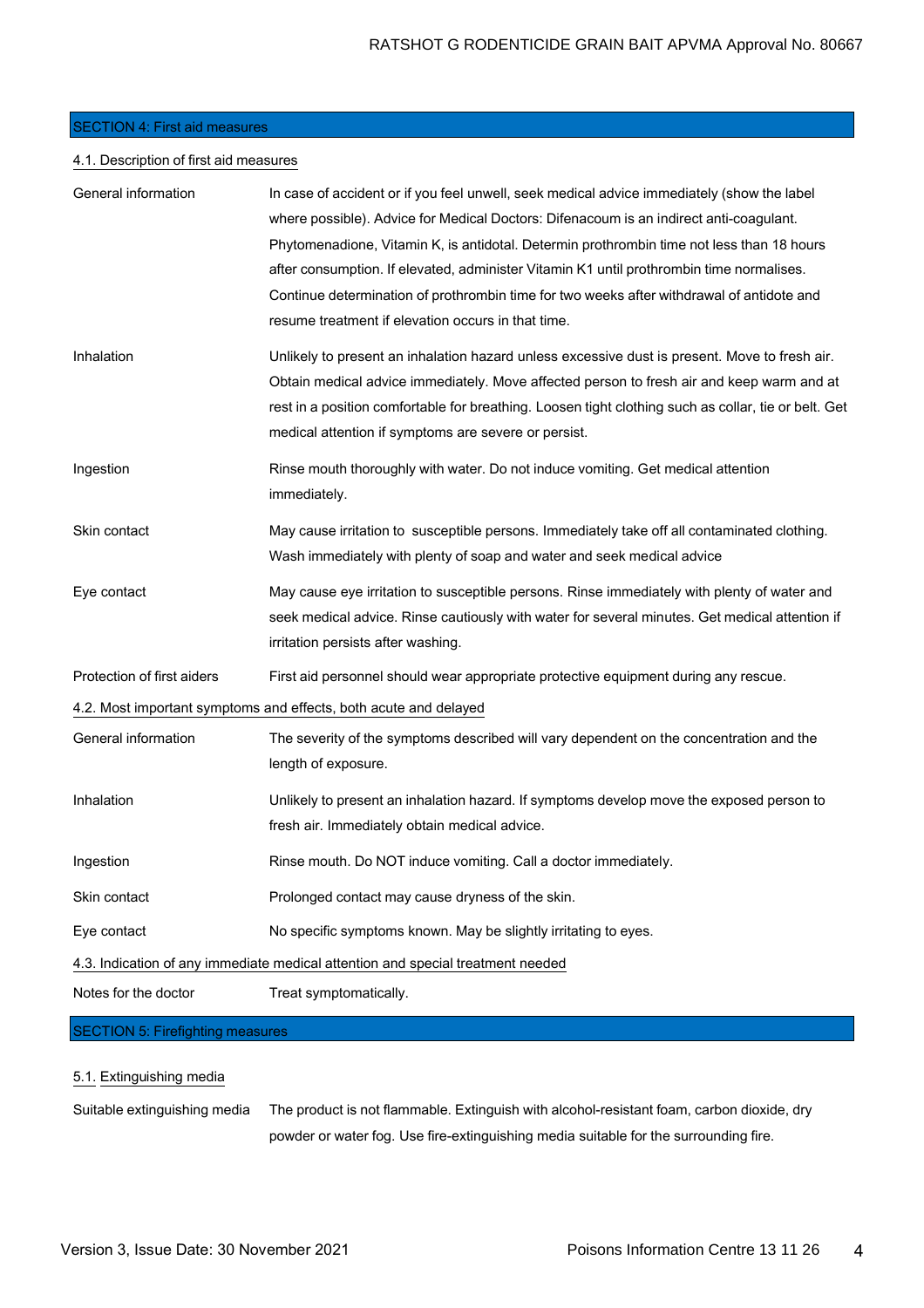| Unsuitable extinguishing | Do not use water jet as an extinguisher, as this will spread the fire. |
|--------------------------|------------------------------------------------------------------------|
| media                    |                                                                        |

|  |  |  | 5.2. Special hazards arising from the substance or mixture |
|--|--|--|------------------------------------------------------------|
|  |  |  |                                                            |

| Specific hazards                                 | None known.                                                                                                                                                                                                                                                                                |
|--------------------------------------------------|--------------------------------------------------------------------------------------------------------------------------------------------------------------------------------------------------------------------------------------------------------------------------------------------|
| Hazardous combustion<br>products                 | Thermal decomposition or combustion products may include the following substances:<br>Harmful gases or vapours.                                                                                                                                                                            |
| 5.3. Advice for firefighters                     |                                                                                                                                                                                                                                                                                            |
| Protective actions during<br>firefighting        | Avoid breathing fire gases or vapours. Evacuate area. Cool containers exposed to heat with<br>water spray and remove them from the fire area if it can be done without risk. Cool containers<br>exposed to flames with water until well after the fire is out.                             |
| Special protective equipment<br>for firefighters | Wear positive-pressure self-contained breathing apparatus (SCBA) and appropriate protective<br>clothing. Firefighter's clothing conforming to European standard EN469 (including helmets,<br>protective boots and gloves) will provide a basic level of protection for chemical incidents. |

### SECTION 6: Accidental release measures

6.1. Personal precautions, protective equipment and emergency procedures

Personal precautions Wear protective clothing as described in Section 8 of this safety data sheet. No action shall be taken without appropriate training or involving any personal risk.

#### 6.2. Environmental precautions

Environmental precautions Avoid discharge into drains or watercourses or onto the ground.

## 6.3. Methods and material for containment and cleaning up

Methods for cleaning up Wear protective clothing as described in Section 8 of this safety data sheet. Clear up spills immediately and dispose of waste safely. Collect spillage with a shovel and broom, or similar and reuse, if possible. Collect and place in suitable waste disposal containers and seal securely. Flush contaminated area with plenty of water. Wash thoroughly after dealing with a spillage. For waste disposal, see Section 13.

#### 6.4. Reference to other sections

Reference to other sections For personal protection, see Section 8. See Section 11 for additional information on health hazards. See Section 12 for additional information on ecological hazards. For waste disposal, see Section 13.

# SECTION 7: Handling and storage

## 7.1. Precautions for safe handling

Usage precautions Read and follow manufacturer's recommendations. Wear protective clothing as described in Section 8 of this safety data sheet. Keep away from food, drink and animal feeding stuffs.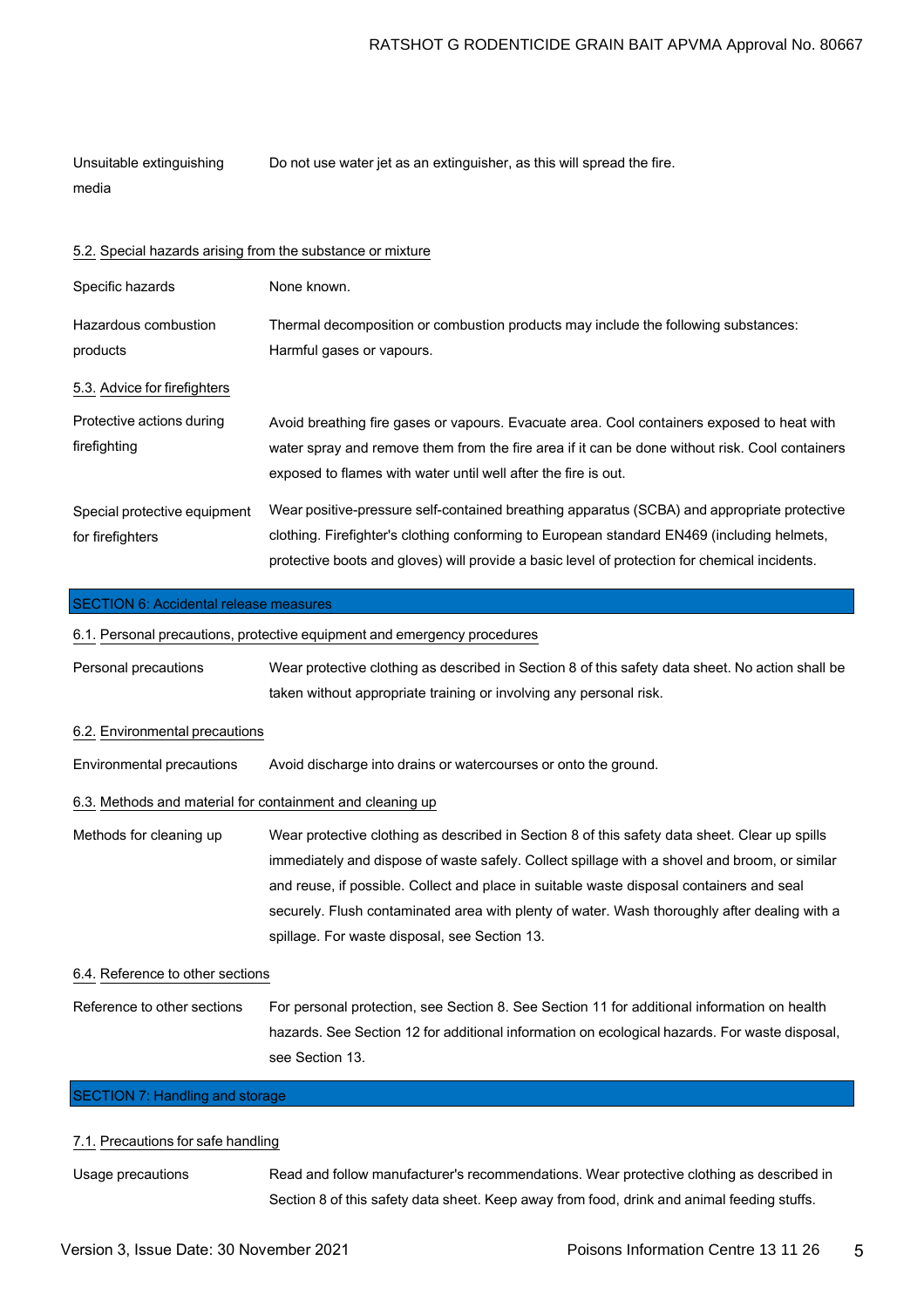# RATSHOT G RODENTICIDE GRAIN BAIT APVMA Approval No. 80667

|                                           | Keep container tightly sealed when not in use. Keep away from heat, hot surfaces, sparks,<br>open flames and other ignition sources. No smoking. |
|-------------------------------------------|--------------------------------------------------------------------------------------------------------------------------------------------------|
| Advice on general<br>occupational hygiene | Wash promptly if skin becomes contaminated. Take off contaminated clothing. Wash<br>contaminated clothing before reuse.                          |
|                                           | 7.2. Conditions for safe storage, including any incompatibilities                                                                                |

| Storage precautions      | Keep out of the reach of children. Keep away from food, drink and animal feeding stuffs. Keep    |
|--------------------------|--------------------------------------------------------------------------------------------------|
|                          | only in the original container. Keep container tightly closed, in a cool, well ventilated place. |
|                          | Keep containers upright. Protect containers from damage.                                         |
| Storage class            | Unspecified storage.                                                                             |
| 7.3. Specific end use(s) |                                                                                                  |
| Specific end use(s)      | The identified uses for this product are detailed in Section 1.2.                                |
| Usage description        | Ready to use rodenticide containing 50 ppm Difenacoum.                                           |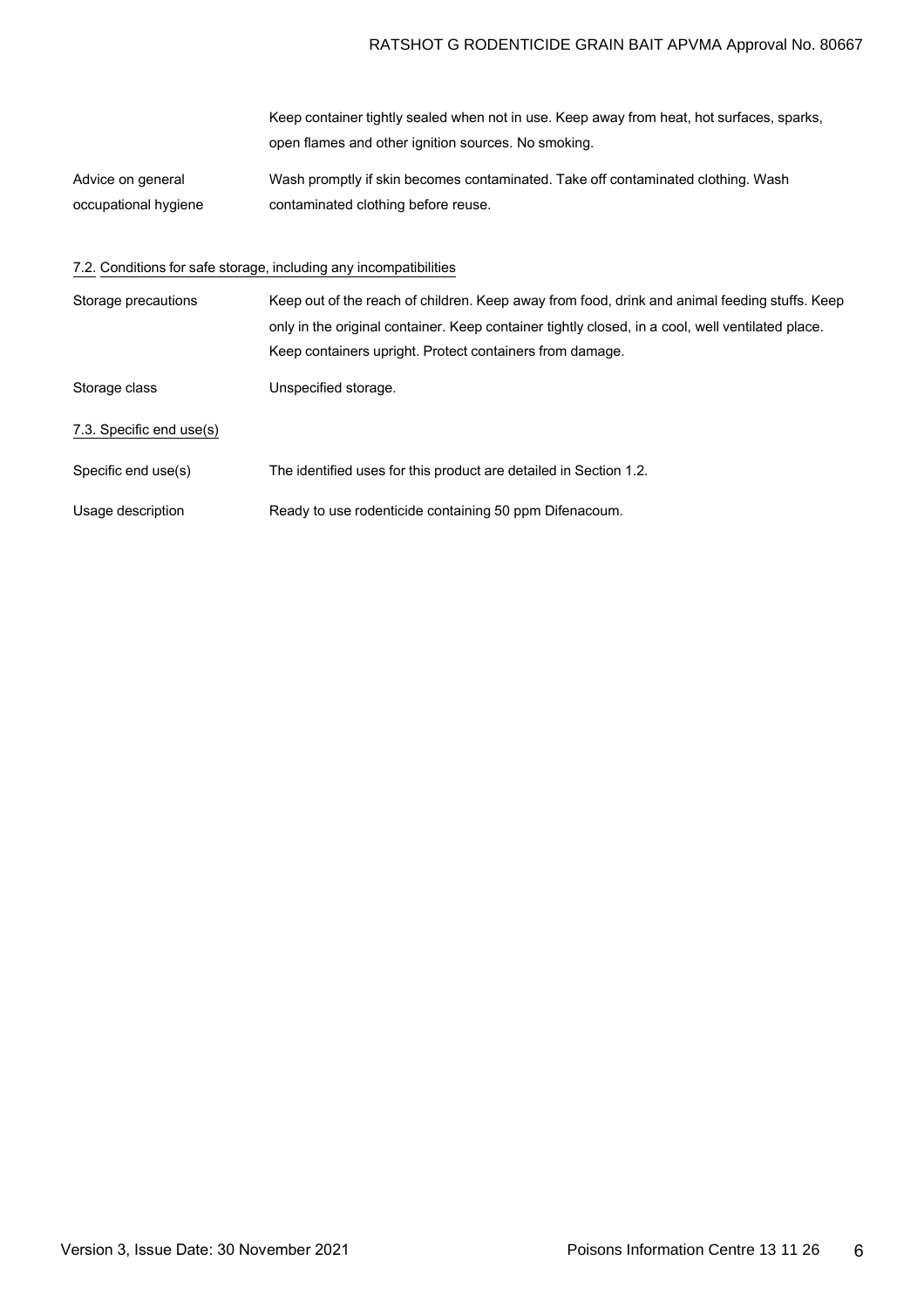| <b>SECTION 8: Exposure Controls/personal protection</b> |                                                                                                                                                      |
|---------------------------------------------------------|------------------------------------------------------------------------------------------------------------------------------------------------------|
| 8.1. Control parameters                                 |                                                                                                                                                      |
| Occupational exposure limits                            |                                                                                                                                                      |
| Propane-1,2-diol (Propane-1,2-diol Particulates)        | WEL 8-Hr limit mg/M3: 10<br>Propane-1,2-diol (Propane-1,2-diol total vapour and particulates)<br>WEL 8-Hr limit ppm: 150<br>WEL 8Hr limit mg/M3: 474 |
| Whole Wheat Grain WEL 8-hr limit mg/m3: 10 (grain dust) | WEL 15 min limit mg/m3: 30 (grain dust)                                                                                                              |
| 8.2. Exposure controls                                  |                                                                                                                                                      |
| Appropriate engineering<br>controls                     | Provide adequate ventilation.                                                                                                                        |
| Personal protection                                     | Keep away from food stuffs.                                                                                                                          |
| Eye/face protection                                     | No specific eye protection required during normal use. Avoid contact with eyes.                                                                      |
| Hand protection                                         | Suitable chemical resistant gloves are recommended for professional users.                                                                           |
| Other skin and body<br>protection                       | Personal protective equipment for the body should be selected based on the task being<br>performed and the risks involved.                           |
| Hygiene measures                                        | Wash hands thoroughly after handling. Do not eat, drink or smoke when using this product.<br>Wash contaminated clothing before reuse.                |
| Respiratory protection                                  | No specific recommendations. Provide adequate ventilation.                                                                                           |
| Environmental exposure<br>controls                      | Keep container tightly sealed when not in use. Avoid release to the environment.                                                                     |

# SECTION 9: Physical and Chemical Properties

| 9.1. Information on basic physical and chemical properties |                           |  |
|------------------------------------------------------------|---------------------------|--|
| Appearance                                                 | Whole wheat grains.       |  |
| Colour                                                     | Blue.                     |  |
| Odour                                                      | Slight.                   |  |
| Odour threshold                                            | No information available. |  |
| рH                                                         | No information available. |  |
| Melting point                                              | Not relevant.             |  |
| Initial boiling point and range                            | Not relevant.             |  |
| Flash point                                                | No information available. |  |
| Evaporation rate                                           | Not relevant.             |  |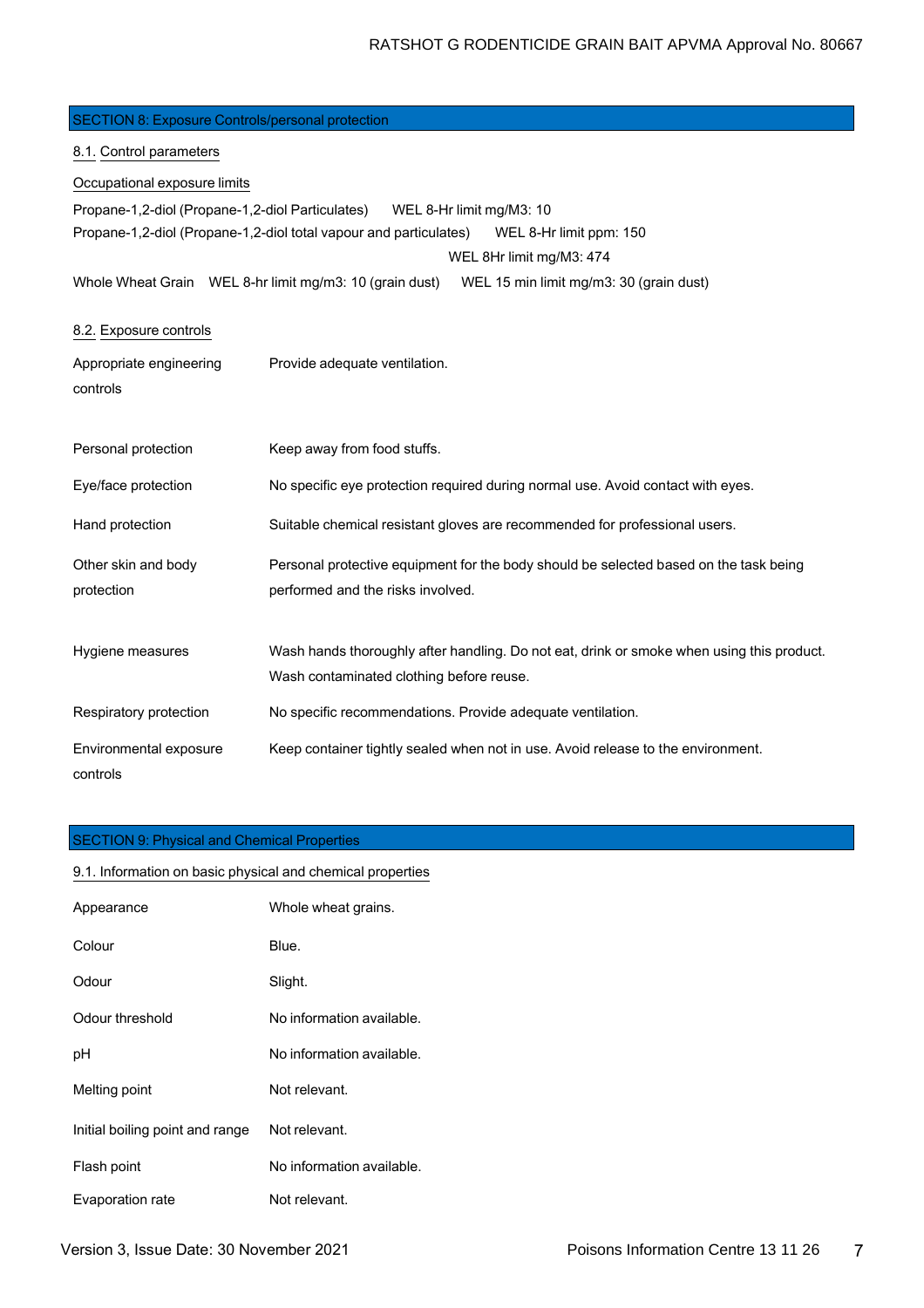# RATSHOT G RODENTICIDE GRAIN BAIT APVMA Approval No. 80667

| Evaporation factor                                  | No information available.       |
|-----------------------------------------------------|---------------------------------|
| Flammability (solid, gas)                           | combustible                     |
| Upper/lower flammability or<br>explosive limits     | No information available.       |
| Other flammability                                  | No information available.       |
| Vapour pressure                                     | Not relevant.                   |
| Vapour density                                      | Not relevant.                   |
| Relative density                                    | No information available.       |
| <b>Bulk density</b>                                 | No information available.       |
| Solubility(ies)                                     | No information available.       |
| Partition coefficient                               | Not relevant.                   |
| Auto-ignition temperature No information available. |                                 |
| Decomposition Temperature No information available. |                                 |
| Viscosity                                           | Not relevant.                   |
| <b>Explosive properties</b>                         | Not considered to be explosive. |
| Explosive under the influence<br>of a flame         | Not considered to be explosive. |
|                                                     |                                 |

Oxidising properties Not oxidising.

9.2. Other information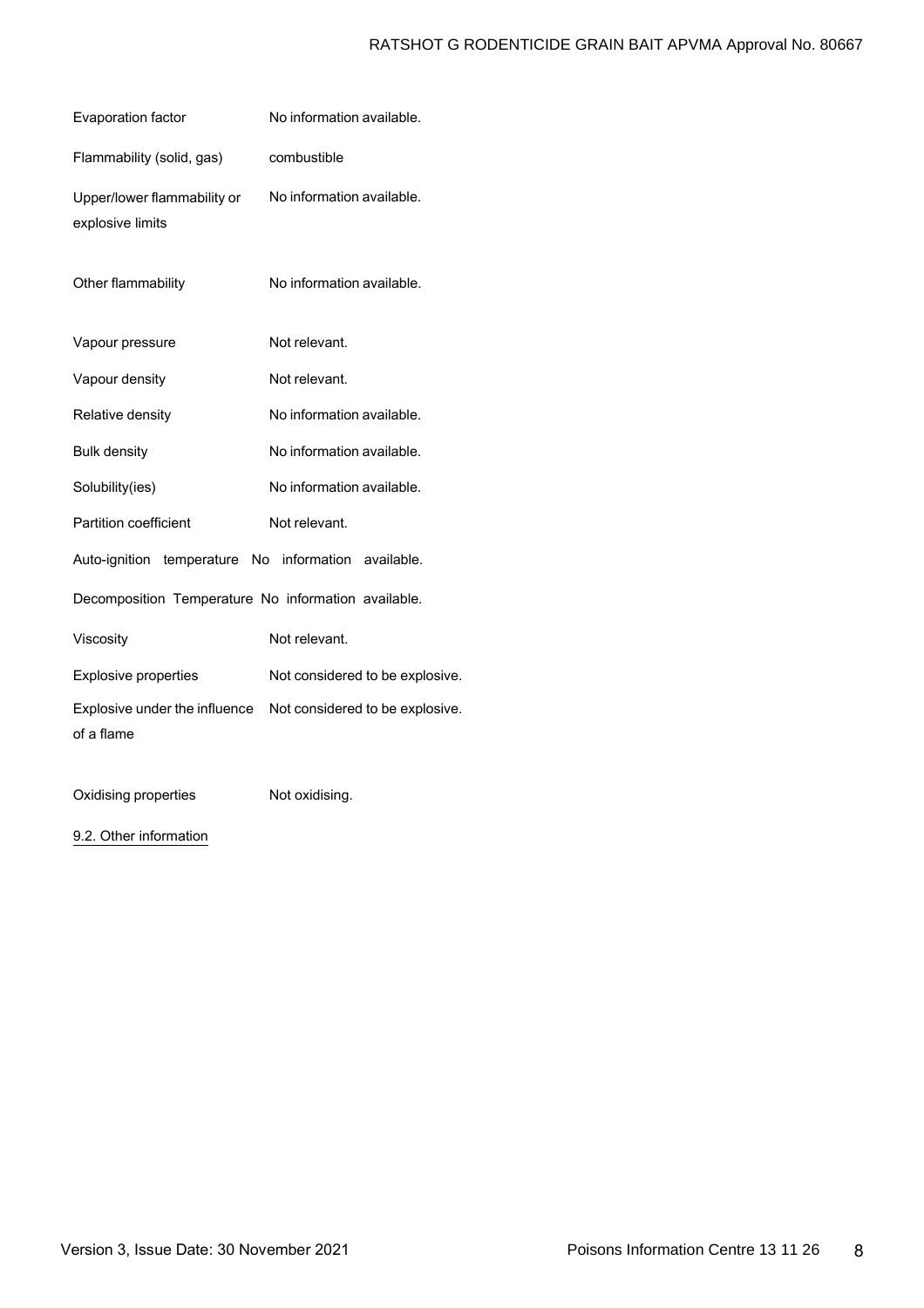| SECTION 10: Stability and reactivity     |                                                                                             |
|------------------------------------------|---------------------------------------------------------------------------------------------|
| 10.1. Reactivity                         |                                                                                             |
| Reactivity                               | There are no known reactivity hazards associated with this product.                         |
| 10.2. Chemical stability                 |                                                                                             |
| Stability                                | Stable at normal ambient temperatures and when used as recommended. Stable under the        |
|                                          | prescribed storage conditions.                                                              |
| 10.3. Possibility of hazardous reactions |                                                                                             |
| Possibility of hazardous                 | Oxidising agents.                                                                           |
| reactions                                |                                                                                             |
| 10.4. Conditions to avoid                |                                                                                             |
| Conditions to avoid                      | Heat, flames and sparks.                                                                    |
| 10.5. Incompatible materials             |                                                                                             |
| Materials to avoid                       | No specific material or group of materials is likely to react with the product to produce a |
|                                          | hazardous situation.                                                                        |
| 10.6. Hazardous decomposition products   |                                                                                             |
| Hazardous decomposition                  | Does not decompose when used and stored as recommended. Thermal decomposition or            |
| products                                 | combustion products may include the following substances: Harmful gases or vapours.         |
|                                          |                                                                                             |

| SECTION 11: Toxicological information |  |
|---------------------------------------|--|
|---------------------------------------|--|

| 11.1. Information on toxicological effects |                                                            |  |
|--------------------------------------------|------------------------------------------------------------|--|
| <b>Toxicological effects</b>               | Not regarded as a health hazard under current legislation. |  |
| Acute toxicity - oral                      |                                                            |  |
| Notes (oral LD <sub>50</sub> )             | >2000 mg/kg                                                |  |
| Acute toxicity - dermal                    |                                                            |  |
| Notes (dermal LD <sub>50</sub> )           | >2000 mg/kg                                                |  |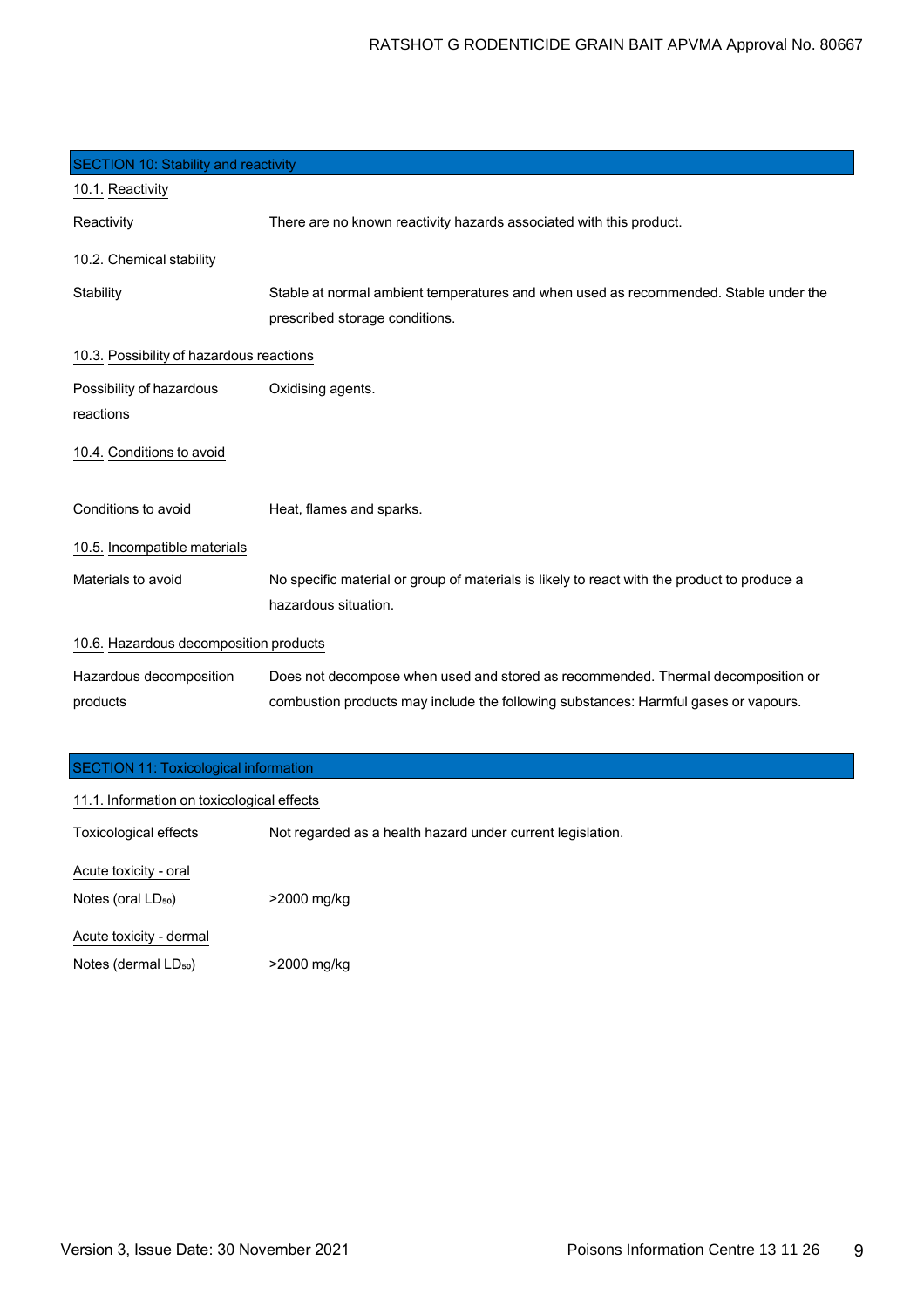| Acute toxicity - inhalation                        |                                                                                                    |
|----------------------------------------------------|----------------------------------------------------------------------------------------------------|
| Notes (inhalation LC <sub>50</sub> )               | >5 mg/l (Dust)                                                                                     |
| Skin corrosion/irritation                          |                                                                                                    |
| Animal data                                        | Based on available data the classification criteria are not met.                                   |
| Serious eye damage/irritation                      |                                                                                                    |
|                                                    | Serious eye damage/irritation Based on available data the classification criteria are not met.     |
| Respiratory sensitisation                          |                                                                                                    |
| Respiratory sensitisation                          | Based on available data the classification criteria are not met.                                   |
| Skin sensitisation                                 |                                                                                                    |
| Skin sensitisation                                 | Based on available data the classification criteria are not met.                                   |
| Germ cell mutagenicity                             |                                                                                                    |
| Genotoxicity - in vitro                            | Based on available data the classification criteria are not met.                                   |
| Carcinogenicity                                    |                                                                                                    |
| Carcinogenicity                                    | Based on available data the classification criteria are not met.                                   |
| IARC carcinogenicity                               | None of the ingredients are listed or exempt.                                                      |
| Reproductive toxicity                              |                                                                                                    |
|                                                    | Reproductive toxicity - fertility Based on available data the classification criteria are not met. |
| Reproductive toxicity -                            | Based on available data the classification criteria are not met.                                   |
| development                                        |                                                                                                    |
| Specific target organ toxicity - single exposure   |                                                                                                    |
| STOT - single exposure                             | Not classified as a specific target organ toxicant after a single exposure                         |
| Specific target organ toxicity - repeated exposure |                                                                                                    |
| STOT - repeated exposure                           | Not classified as a specific target organ toxicant after repeated exposure.                        |
| Aspiration hazard                                  |                                                                                                    |
| Aspiration hazard                                  | Not relevant. Solid.                                                                               |
|                                                    |                                                                                                    |
| General information                                | No specific health hazards known. The severity of the symptoms described will vary                 |
|                                                    | dependent on the concentration and the length of exposure.                                         |
| Inhalation                                         | No specific symptoms known.                                                                        |
| Ingestion                                          | See section 4 - First Aid                                                                          |
| Skin contact                                       | Prolonged contact may cause dryness of the skin.                                                   |
| Eye contact                                        | No specific symptoms known. May be slightly irritating to eyes.                                    |
|                                                    |                                                                                                    |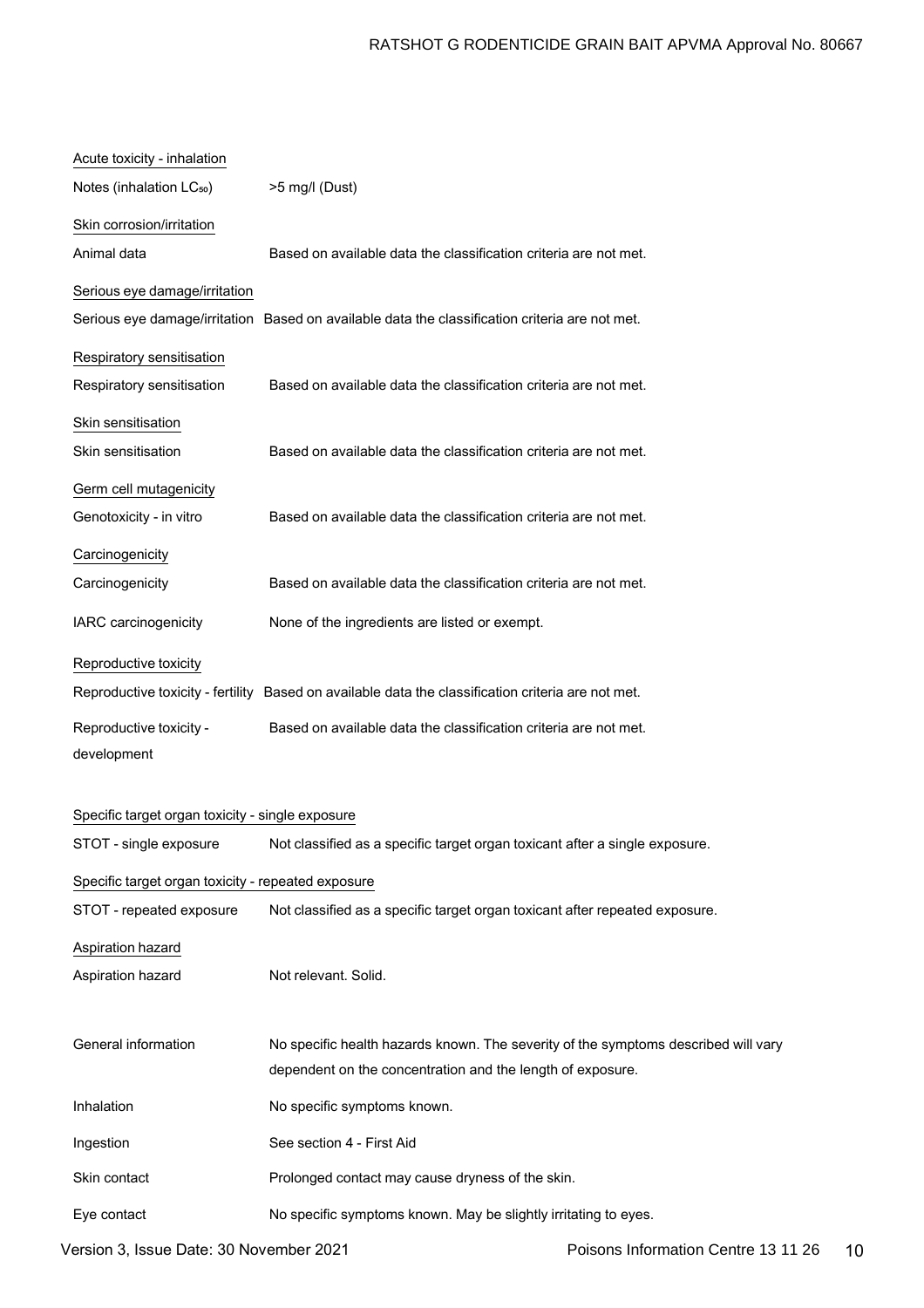# RATSHOT G RODENTICIDE GRAIN BAIT APVMA Approval No. 80667

| Route of entry                            | Ingestion Inhalation Skin and/or eye contact                                                                                              |
|-------------------------------------------|-------------------------------------------------------------------------------------------------------------------------------------------|
| Toxicity of ingredients                   | Denatonium Benzoate<br>Oral (Rat) LD50 = 584 mg/kg Brodifacoum<br>Acute Oral ≤5mg/kg<br>Acute Dermal ≤50mg/kg Acute Inhalation ≤0.05mg/kg |
| <b>SECTION 12: Ecological Information</b> |                                                                                                                                           |
|                                           |                                                                                                                                           |
| Ecotoxicity                               | Not regarded as dangerous for the environment. However, large or frequent spills may have                                                 |
|                                           | hazardous effects on the environment.                                                                                                     |
| 12.1. Toxicity                            |                                                                                                                                           |
| Toxicity                                  | Based on available data the classification criteria are not met.                                                                          |
| 12.2. Persistence and degradability       |                                                                                                                                           |
|                                           | Persistence and degradability The degradability of the product is not known.                                                              |
| 12.3. Bioaccumulative potential           |                                                                                                                                           |
| Bioaccumulative potential                 | No data available on bioaccumulation.                                                                                                     |
| <b>Partition coefficient</b>              | Not relevant.                                                                                                                             |
| 12.4. Mobility in soil                    |                                                                                                                                           |
| Mobility                                  | No data available.                                                                                                                        |
| 12.5. Results of PBT and vPvB assessment  |                                                                                                                                           |
| 12.6. Other adverse effects               |                                                                                                                                           |
| Other adverse effects                     | Toxic to mammals, including domesticated animals and birds if ingested. Exposure of non-                                                  |
|                                           | target animals should be prevented.                                                                                                       |
| Toxicity of ingredients                   | Daphnia EC50/48Hr = 0.91 mg/l Rainbow trout LC50/96Hr = 0.33 mg/l<br>Difenacoum                                                           |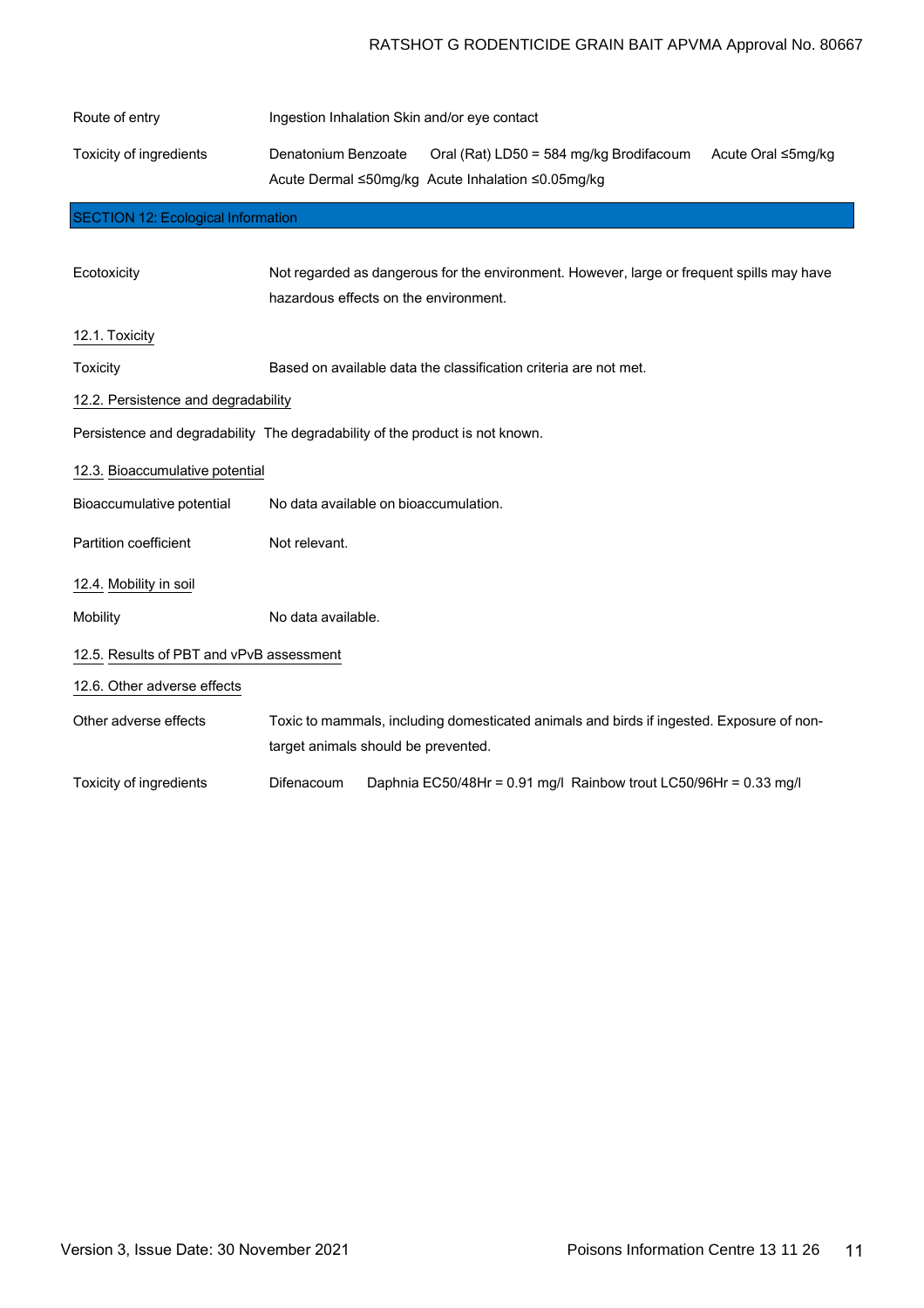## SECTION 13: Disposal considerations

| This material and its container must be disposed of in a safe way.                                                                                                        |  |
|---------------------------------------------------------------------------------------------------------------------------------------------------------------------------|--|
|                                                                                                                                                                           |  |
| Dispose of in accordance with applicable regional, national, and local laws and regulations.<br>Dispose of Contaminated packaging as unused product unless fully cleaned. |  |
| Waste disposal key number from EWC is 20 01 19 (Pesticides)                                                                                                               |  |
| <b>SECTION 14: Transport information</b>                                                                                                                                  |  |
| The product is not covered by international regulations on the transport of dangerous goods                                                                               |  |
|                                                                                                                                                                           |  |

(IMDG, IATA, ADR/RID).

14.1. UN number

Not applicable.

14.2. UN proper shipping name

Not applicable.

14.3. Transport hazard class(es)

No transport warning sign required.

14.4. Packing group

Not applicable.

## 14.5. Environmental hazards

Environmentally hazardous substance/marine pollutant No.

14.6. Special precautions for user

Not applicable.

## 14.7. Transport in bulk according to Annex II of MARPOL and the IBC Code

Transport in bulk according Not applicable.

to Annex II of MARPOL

73/78 and the IBC Code

| <b>SECTION 15: Regulatory information</b> |                                                                                                      |
|-------------------------------------------|------------------------------------------------------------------------------------------------------|
|                                           | 15.1. Safety, health and environmental regulations/legislation specific for the substance or mixture |
| National regulations                      | Health and Safety at Work etc. Act 1974 (as amended).                                                |
|                                           | The Carriage of Dangerous Goods and Use of Transportable Pressure Equipment                          |
|                                           | Regulations 2009 (SI 2009 No. 1348) (as amended) ["CDG 2009"].                                       |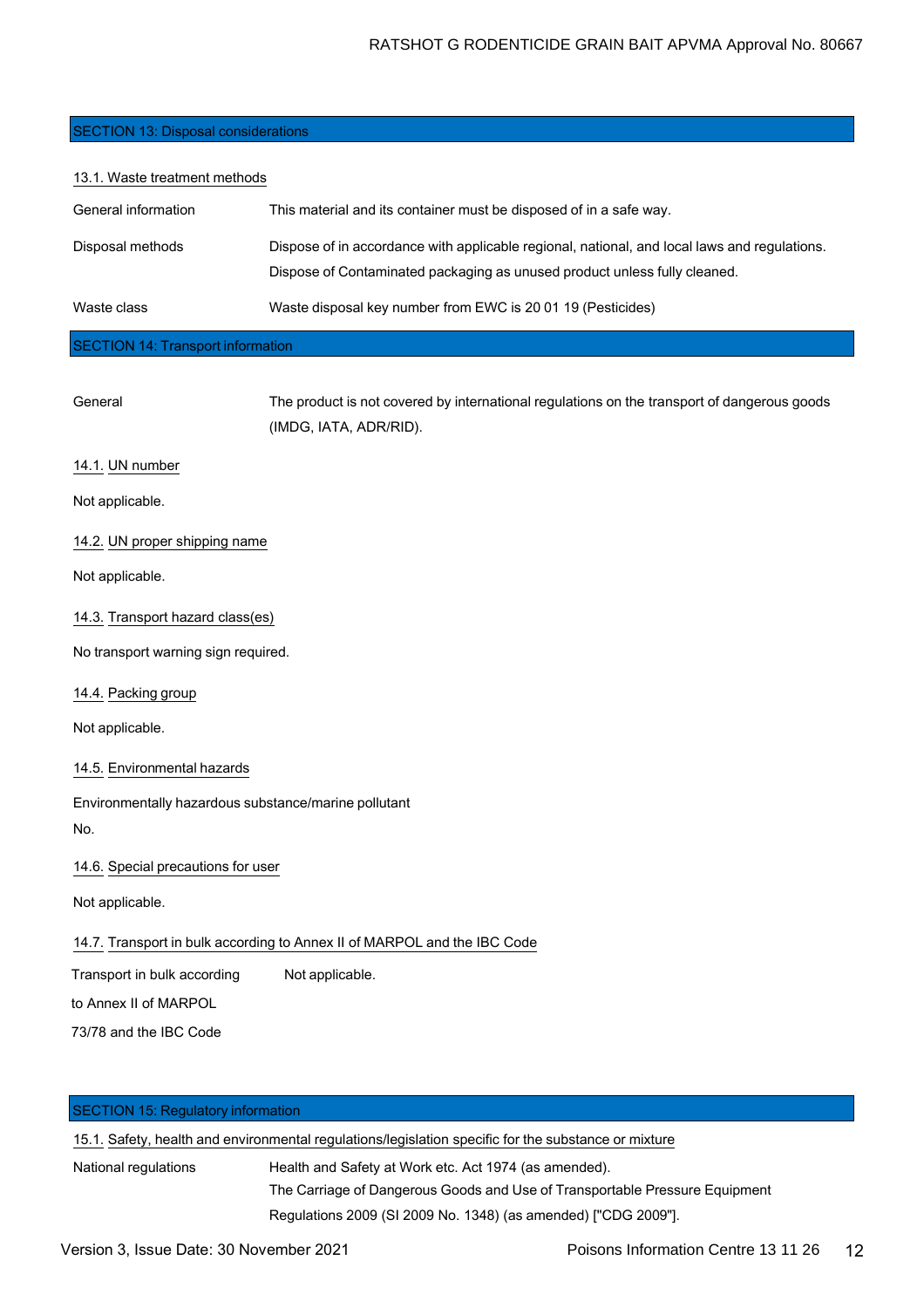### EH40/2005 Workplace exposure limits.

# 15.2. Chemical safety assessment

No chemical safety assessment has been carried out.

**Inventories** 

EU - EINECS/ELINCS

None of the ingredients are listed or exempt.

# SECTION 16: Other information

| Abbreviations and acronyms    | ADR: European Agreement concerning the International Carriage of Dangerous Goods by                      |
|-------------------------------|----------------------------------------------------------------------------------------------------------|
| used in the safety data sheet | Road.<br>ADN: European Agreement concerning the International Carriage of Dangerous Goods by             |
|                               | Inland Waterways.<br>RID: European Agreement concerning the International Carriage of Dangerous Goods by |
|                               | Rail.                                                                                                    |
|                               | IATA: International Air Transport Association.                                                           |
|                               | ICAO-TI: Technical Instructions for the Safe Transport of Dangerous Goods by Air.                        |
|                               | IMDG: International Maritime Dangerous Goods.                                                            |
|                               | CAS: Chemical Abstracts Service.                                                                         |
|                               | ATE: Acute Toxicity Estimate.                                                                            |
|                               | LC <sub>50</sub> : Lethal Concentration to 50 % of a test population.                                    |
|                               | LD <sub>50</sub> : Lethal Dose to 50% of a test population (Median Lethal Dose).                         |
|                               | EC <sub>50</sub> : 50% of maximal Effective Concentration.                                               |
|                               | PBT: Persistent, Bioaccumulative and Toxic substance.                                                    |
|                               | vPvB: Very Persistent and Very Bioaccumulative.                                                          |
|                               |                                                                                                          |
| Revision date                 | 30/11/2021                                                                                               |
| Revision                      | 3                                                                                                        |
| Supersedes date               | 02/12/2016                                                                                               |
| Hazard statements in full     | H300 Fatal if swallowed.                                                                                 |
|                               | H302 Harmful if swallowed.                                                                               |
|                               | H310 Fatal in contact with skin.                                                                         |
|                               | H315 Causes skin irritation.                                                                             |
|                               | H317 May cause an allergic skin reaction.                                                                |
|                               | H318 Causes serious eye damage.                                                                          |
|                               | H319 Causes serious eye irritation.                                                                      |
|                               | H330 Fatal if inhaled.                                                                                   |
|                               | H332 Harmful if inhaled.                                                                                 |
|                               | H372 Causes damage to organs (Blood) through prolonged or repeated exposure.                             |
|                               | H373 May cause damage to organs through prolonged or repeated exposure.                                  |